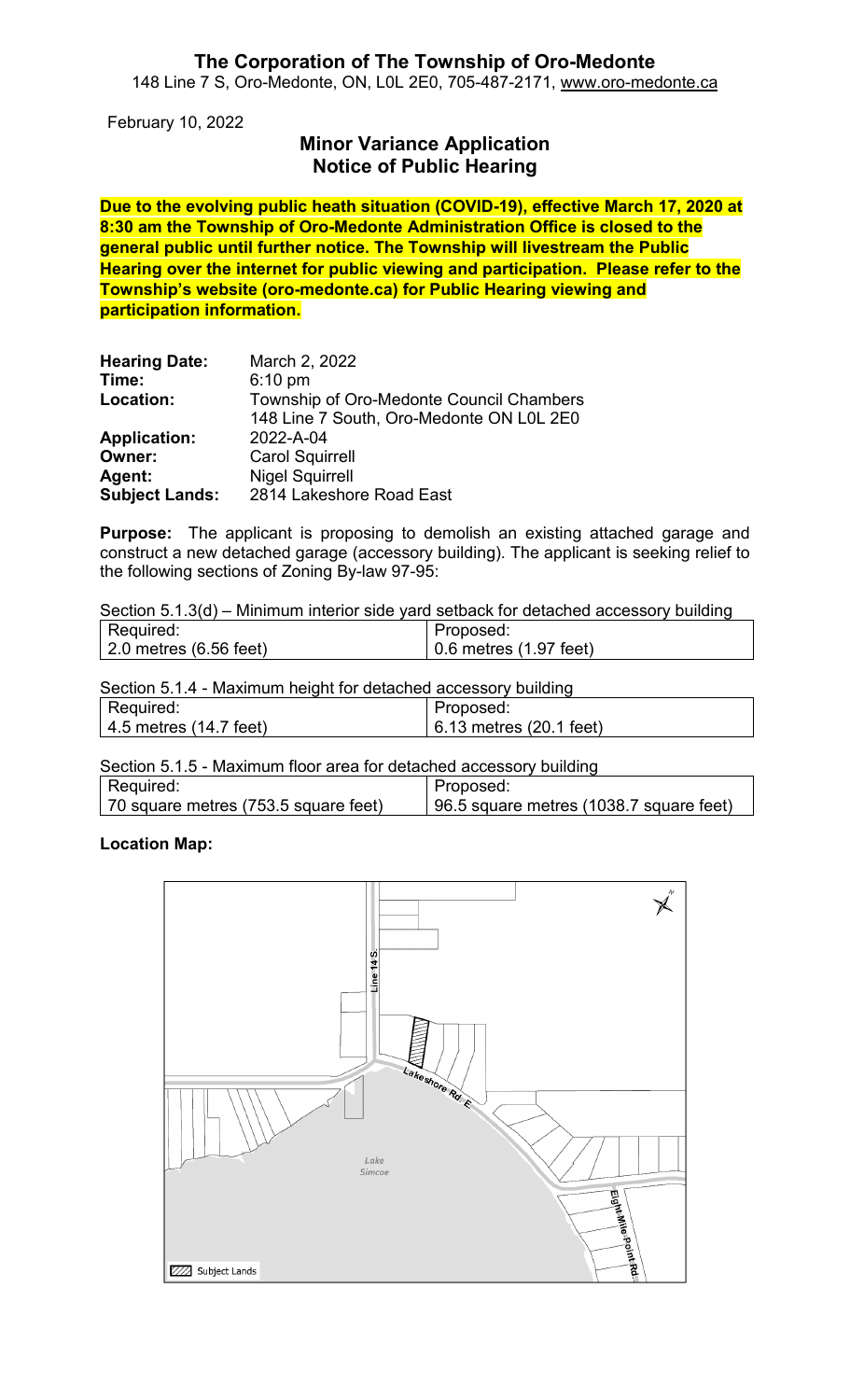## **Have Your Say:**

Input on the application is welcome and encouraged. For specific details regarding public participation during the meeting please check the Township website at [https://www.oro](https://www.oro-medonte.ca/municipal-services/planning-information)[medonte.ca/municipal-services/planning-information.](https://www.oro-medonte.ca/municipal-services/planning-information)

Written submissions can be made by:

- 1. Emailed to *planning@oro-medonte.ca* prior to or during the Public Hearing;
- 2. Dropped in the drop box at the Township Administration Office on Line 7 South;
- 3. Faxed to (705) 487-0133; or,
- 4. Mailed through Canada Post.

If a person or public body does not make oral submissions at the public hearing or make written submissions prior to the decision on this application, and subsequently submits an appeal of the decision, the Ontario Land Tribunal (OLT) may dismiss the appeal. If you wish to be notified of the decision of the Township of Oro-Medonte in respect to the application, you must make a written request.

Individuals who submit letters and other information to Council and its advisory bodies should be aware that all information, including contact information, contained within their communications may become part of the public record and may be made available through the agenda process, which includes publication on the Township's website.

Written submissions/requests should be directed to:

Township of Oro-Medonte 148 Line 7 South Oro-Medonte, Ontario L0L 2E0 Attn: Secretary Treasurer, Development Services [planning@oro-medonte.ca](mailto:planning@oro-medonte.ca)

#### **More Information:**

For further information, please contact the Secretary-Treasurer during regular office hours Monday to Friday 8:30 a.m. to 4:30 p.m. A copy of the Staff Report will be available to the public on February 25, 2022 on the Township's Web Site: [www.oro-medonte.ca](http://www.oro-medonte.ca/) or from the Development Services Department.

Andy Karaiskakis Secretary-Treasurer

## **Applicant's Site Plan:**

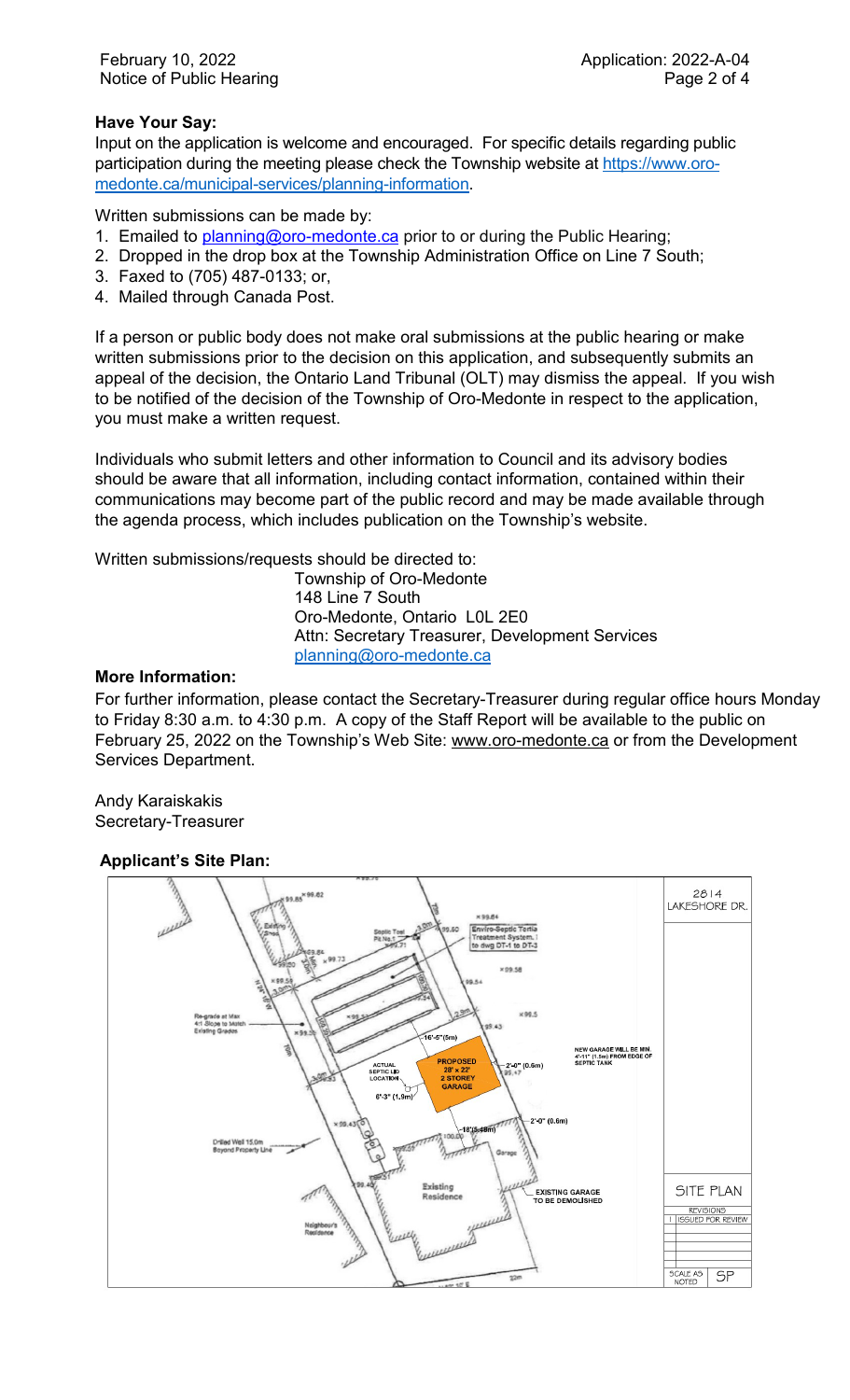## **Applicant's Elevation Drawings and Floor Plans:**



# FRONT ELEVATION

## WEST ELEVATION